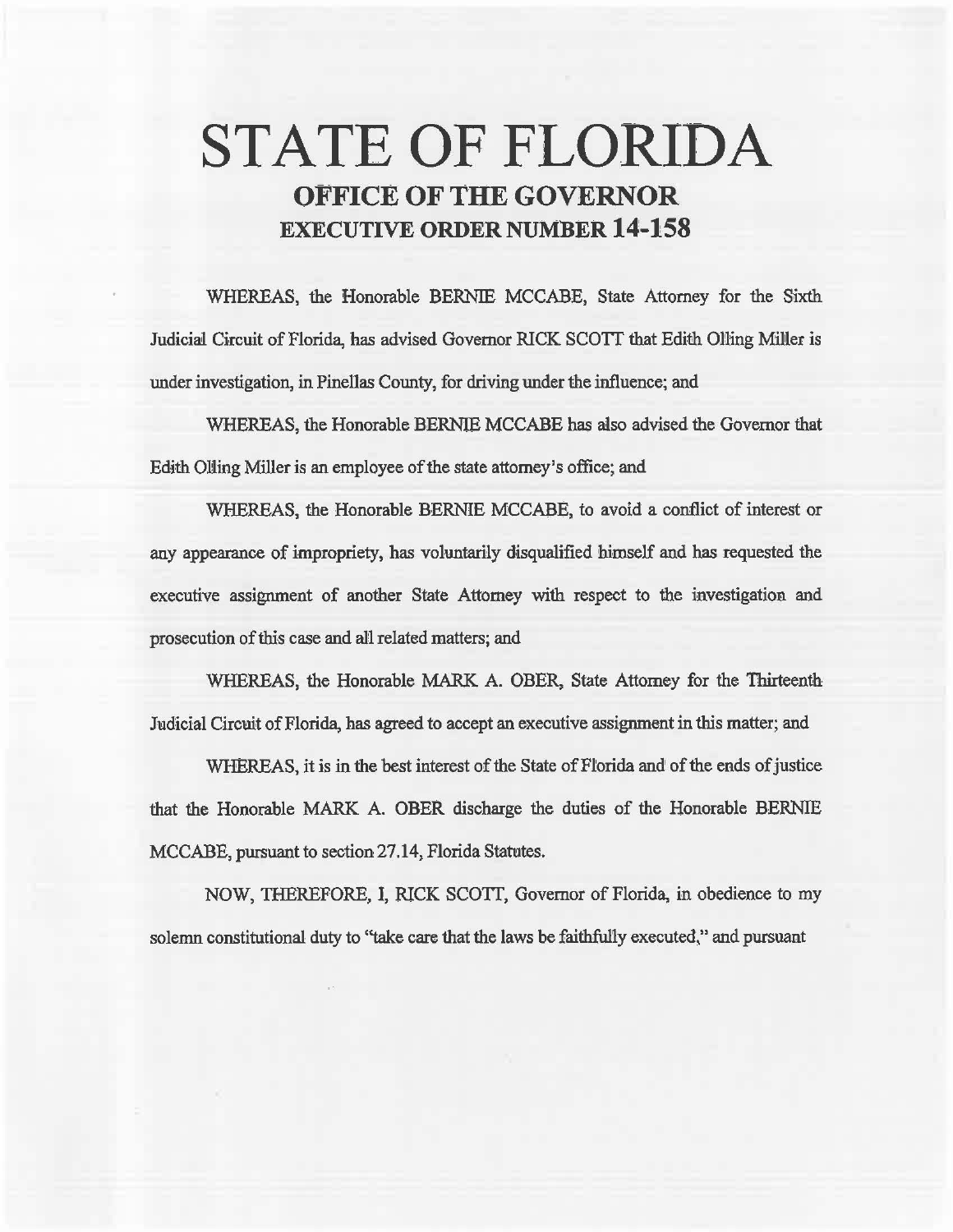to the Constitution and laws of the State of Florida, issue the following Executive Order, effective immediately:

## Section 1.

The Honorable MARK A. OBER, State Attorney for the Thirteenth Judicial Circuit of Florida, referred to as the "Assigned State Attorney/' is assigned to discharge the duties of the Honorable BERNIE MCCABE, State Attorney for the Sixth Judicial Circuit of Florida, as they relate to the investigation, prosecution and all matters related to Edith Olling Miller.

#### Section 2.

The Assigned State Attorney or one or more Assistant State Attorneys and Investigators, who have been designated by the Assigned State Attorney, shall proceed immediately to the Sixth Judicial Circuit of Florida, and are vested with the authority to perform the duties prescribed herein.

#### Section 3.

AU residents of the Sixth Judicial Circuit are requested, and all public officials are directed, to cooperate and render whatever assistance is necessary to the Assigned State Attorney, so that justice may be served.

### Section 4.

The period of this Executive Assignment shall be for one (1) year, to and including May 8, 2015.